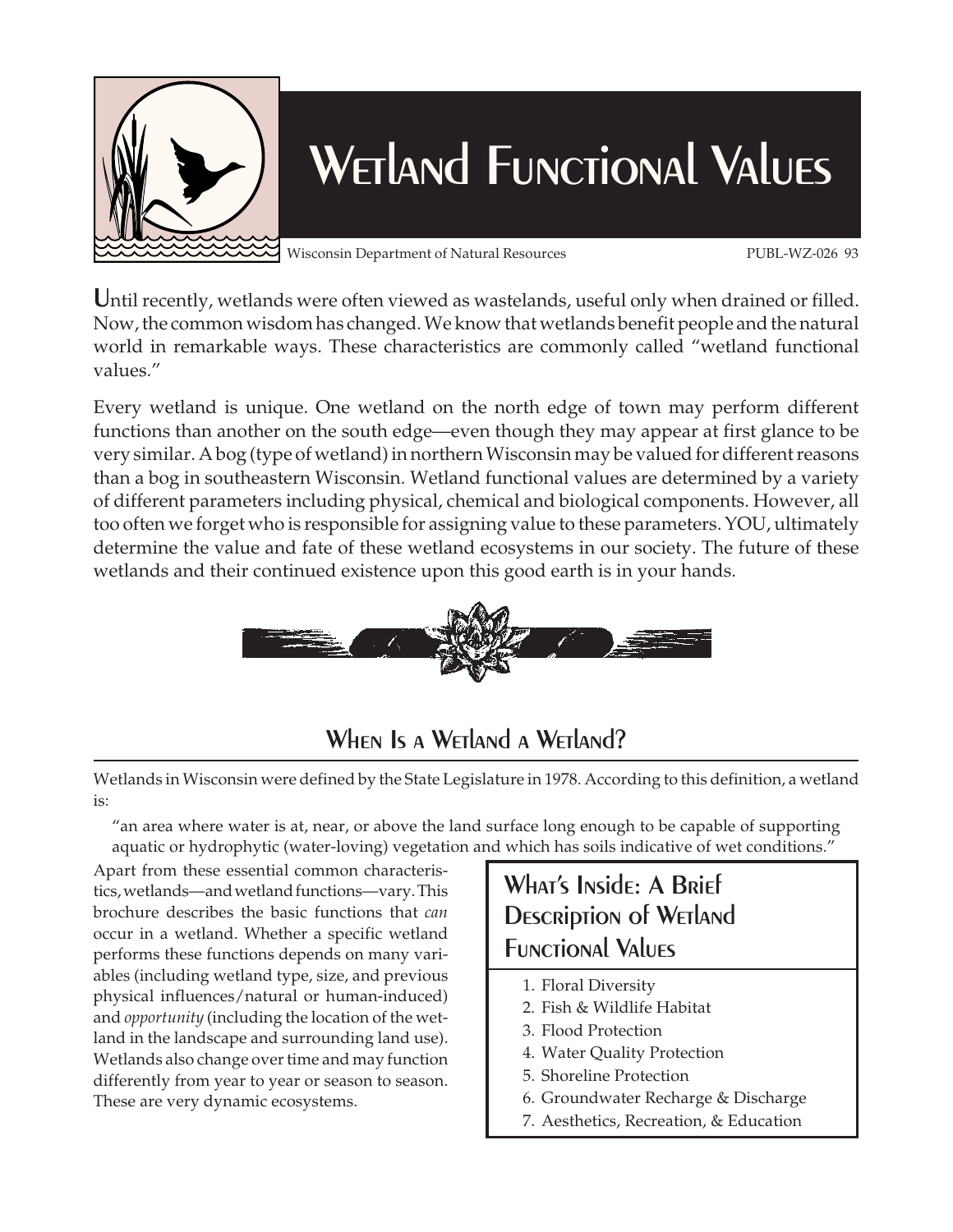

## DETERMINING VALUES

Standardized assessment methods are used to evaluate the extent to which a specific wetland may perform any given function. The presence or absence of specific characteristics are used to determine the importance of each functional value for the site in question.

These characteristics may or may not be obvious to the casual observer. The dynamic (changing) nature of wetlands can hide many of these traits. Migratory bird use, for example, is not always obvious except in spring and fall.

And the occurrence of various wetland plants gives important, yet subtle clues about habitat, water quality and biodiversity. These types of observations help us evaluate a wetland's intrinsic value and overall importance to society.

## **Floral Diversity**

Wetlands can support an abundance and variety of vegetation, ranging from duckweed and orchids to black ash. These plants contribute to the earth's biodiversity and provide food and shelter for many animal species at critical times during their life cycles. Many of the rare and endangered plant species in Wisconsin are found in wetlands.

The importance of floral diversity in a particular wetland is usually related to two factors. First, the more valuable wetlands usually support a greater variety of native plants (high diversity), as opposed to sites with little variety or large numbers of nonnative species. Second, wetlands hosting plant communities which are regionally scarce are considered

particularly valuable.

# Fish and Wildlife Habitat

Many animals spend their whole lives in wetlands; for others, wetlands are critical habitat for feeding, breeding, resting, nesting, escape cover, or travel corridors. Wisconsin wetlands are spawning grounds for northern pike, nurseries for fish and ducklings, critical habitat for shorebirds and songbirds and lifelong habitat for some frogs and turtles. Wetlands are also essential habitat for smaller aquatic organisms in the food web, including crustaceans, mollusks, insects, and planktonic organisms.

Some of the most valuable wetlands for fish and wildlife provide diverse plant cover and open water within large, undeveloped tracts of land. This function may be considered particularly important if the habitat is regionally scarce, such as the last remaining wetland in an urban setting.

#### Flood Protection

Due to dense vegetation and location within the landscape, wetlands are important for retaining stormwater from rain and melting snow moving toward surface waters and floodwater from rising streams. Wetlands slow the movement of stormwater run-off and can provide storage areas for floods, thus minimizing adverse impacts to downstream areas.

Preservation of wetlands can prevent needless expenses for flood and stormwater control projects such as dikes, levees, concrete lined channels and detention basins.

What better more cost effective method can you think of for reducing flood damage than by having wetlands perform this function in addition to providing water quality benefits, plant and animal habitat, recreational and educational opportunities and a scenic view.

Wetlands located in the mid or lower reaches of a watershed contribute most substantially to flood control since they are in the path of more water than their upstream counterparts. When several wetland basins perform this function within a watershed, the effect may be a staggered, moderated discharge, reducing flood peaks.

Flood protection may be especially important in urban settings (where pavement contributes to runoff) and areas with steep slopes, overgrazing, or other land features which tend to increase stormwater amounts and velocity. These functional values can provide economic benefits to downstream property owners and tax payers.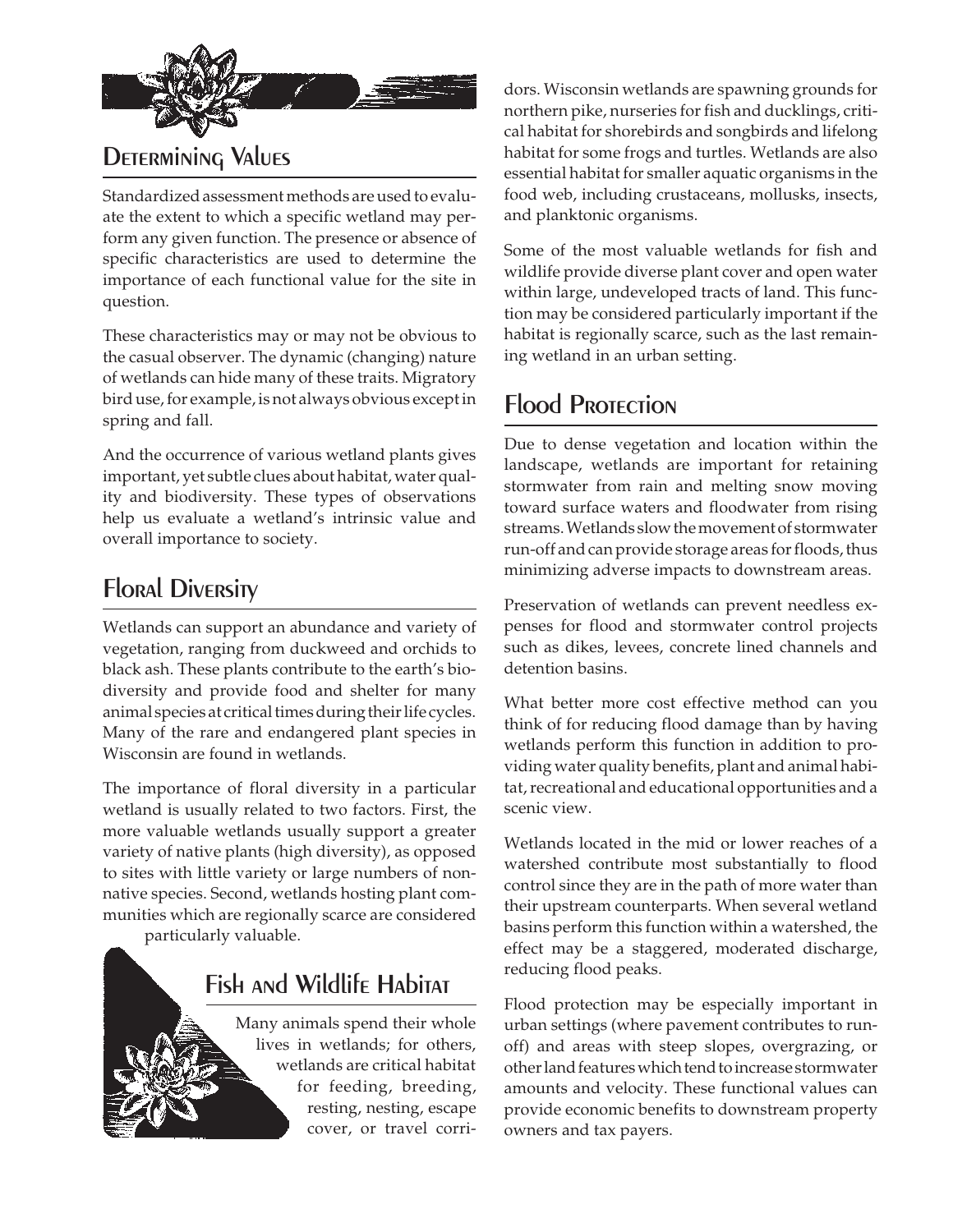## **WATER QUALITY PROTECTION**

Wetland plants and soils have the capacity to store and filter pollutants ranging from pesticides to animal wastes. Calm wetland waters, with there flat surface and flow characteristics allow particles of toxins and nutrients to settle out of the water column. Plants take up certain nutrients from the water. Other substances can be stored or transformed to a less toxic state within wetlands. As a result, our lakes, rivers, and streams are cleaner and our drinking water is safer.

Larger wetlands and those which contain dense vegetation are most effective in protecting water quality. If surrounding land uses contribute to soil runoff or introduce manure or other pollutants into a watershed, the value of this function may be especially high.

Wetlands which filter or store sediments or nutrients for extended periods may undergo fundamental changes. Sediments will eventually fill in wetlands and nutrients will eventually modify the vegetation. Such changes may result in the loss of this function over time.

#### **SHORELINE PROTECTION**

Shoreland wetlands act as buffers between land and water. They protect against erosion by absorbing the force of waves and currents and by anchoring sediments. Roots of wetland plants bind lake shores and streambanks, providing further protection. Benefits include the protection of habitat and structures, as well as land which might otherwise be lost to erosion. This function is especially important in waterways where boat traffic, water current and/or wind cause substantial water movement which would otherwise damage the shore.

Trout streams and other high quality waterways often depend on shoreland wetlands to protect their characteristic clear, cold waters. Without this wetland buffer, the shoreline becomes undercut and collapses. When this happens streams often becomes wider, shallower and turbid. Water temperatures rise and habitat quality deteriorates.

A wetland which reduces erosion can also reduce sedimentation to nearby waterways. If the waterway is a navigational channel, the reduction in sedimentation can help to reduce the frequency of maintenance dredging.

#### Groundwater Recharge and Discharge

Groundwater recharge is the process by which surface water moves into the groundwater system. Although recharge usually occurs in the higher parts of the landscape, some wetlands can provide a valuable service of replenishing groundwater supplies. The filtering capacity of wetland plants and substrates may also help protect groundwater quality.

Groundwater discharge is the process by which groundwater is discharged to the surface. Groundwater discharge is a more common wetland function and can be important for stabilizing stream flows, especially during dry months. This can result in an enhancement of the aquatic life communities in the downstream areas. Groundwater discharged through wetlands can contribute toward high quality water in our lakes rivers and streams. In some cases groundwater discharge sights are obvious, through visible springs or by the presence of certain plant species.

# Aesthetics, Recreation, Education and Science

Do you like to canoe? Cross country ski? Watch birds or listen to bullfrogs? Wetlands are some of our favorite places to study, hike, or just drive by. They provide peaceful open spaces in landscapes which are under development pressure and have rich potential for hunters and anglers, scientists and students.

Wetlands provide exceptional educational and scientific research opportunities because of their unique combination of terrestrial and aquatic life and physical/chemical processes. Many species of endangered and threatened plants and animals are found in wetlands.

Wetlands located within or near urban settings and those frequently visited by the public are especially valuable for the social and educational opportunities they offer. Open water, diverse vegetation, and lack of pollution also contribute to the value of specific wetlands for recreational and educational purposes and general quality of life.